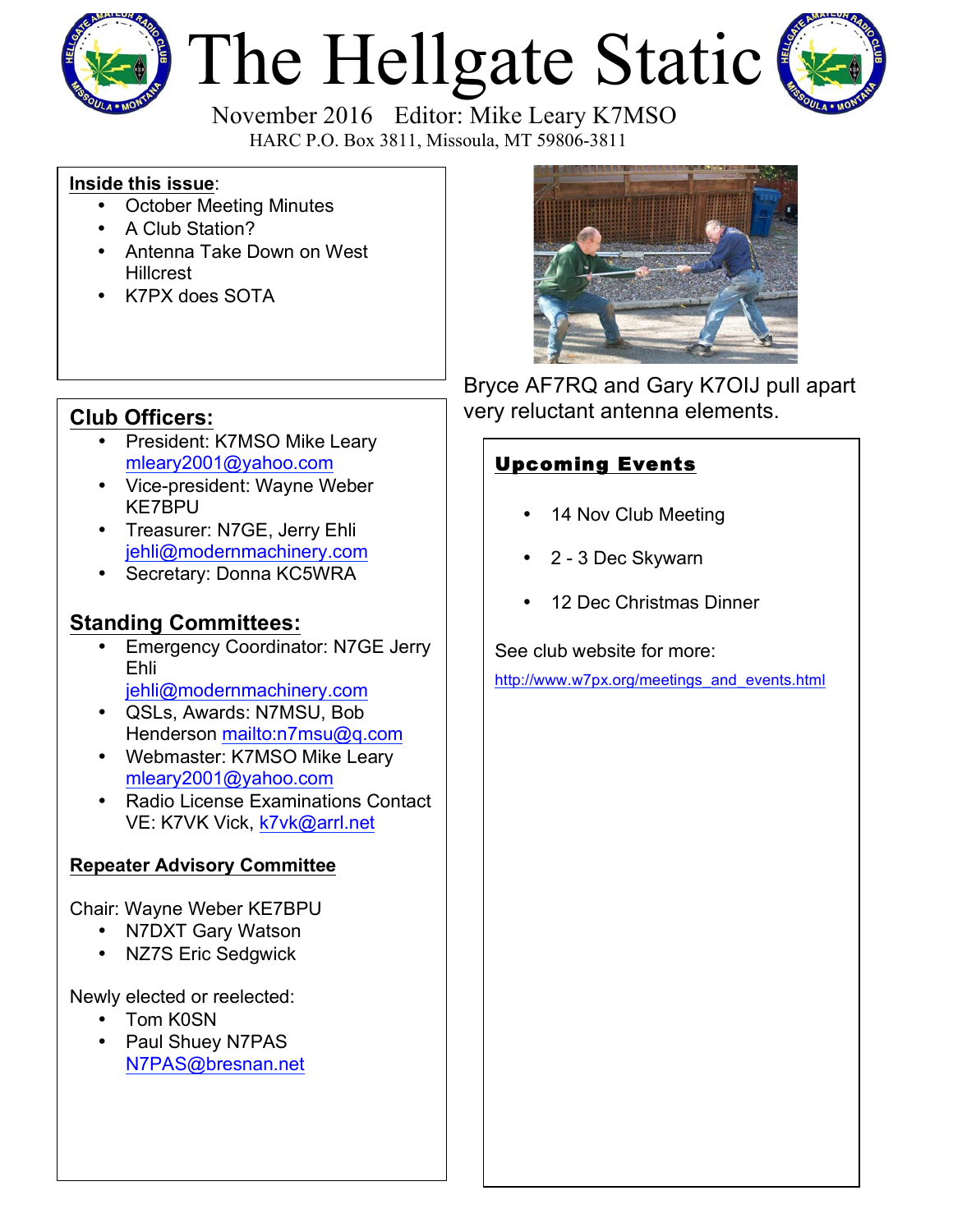# **Minutes October, 2016 meeting**

Introductions: Mike Leary K7MSO called the meeting to order. The following were in attendance: Donna Pecastaing KC5WRA, Dick Walton W7XT, Paul Shuey N7PAS, Jerri Shuey N7JGS, Gary Duncan KG7WYQ, Larry Stipe K7GIS, Elaine Case KS7LDS, Gary Bruce K7OIJ, Tom McGinley K7QA, Bill Farrell W4YMA, Eric Sedgwick NZ7S, Mike Leary K7MSO, Wayne Weber KE7BPU, Peter Wheeler KI7CPJ

Approval of last meeting minutes Peter KI7CPJ Moved, Donna KC5WRA 2<sup>nd</sup> ; Passed

Treasurer's Report - Donations from Marathon and TOSRV; 1<sup>st</sup> Donna KC5WRA; 2<sup>nd</sup> Gary K7OIJ; Passed

Repeater Committee Report by Eric Sedgwick NZ7S 146.90 Point Six – Small glitch on UHF link to Thompson Peak and Blanchard repeaters 146.96 Thompson Peak – Passed inspection by USFS

HF Committee Report– Working on 20-meter monobander. All parts in Tom K0SN's garage.

Audit Report – Dick W7XT is in contact with the Treasurer, Jerry NG7E and will have the audit done by November's meeting.

Recent Events

2 Antenna takedowns - West Hillcrest and Rimrock. Will need a bucket truck for West Hillcrest. Waiting for the ground to harden for Rimrock.

Upcoming Events JOTA (15 October) – not much interest has been shown by Troops. Eric will have it at his house. Skywarn (2/3 December). Communicating with Weather Service. Christmas Dinner (12 December). Opens @ 6:00 p.m., eat at 7:00 p.m. Nominating Committee – Tom Hellum

VHF Net NCS assignments: Oct 12 – KG7ZNG Oct 19 – Paul N7PAS Oct 26 – Mike K7MSO Nov 2 – Donna KC5WRA

\*\*\* Next Club meeting: Nov 14.

Program: None ( No projector )

Good and Welfare.

Adjournment Gary KG7WYQ, moved, Bill W4YMA 2nd, Passed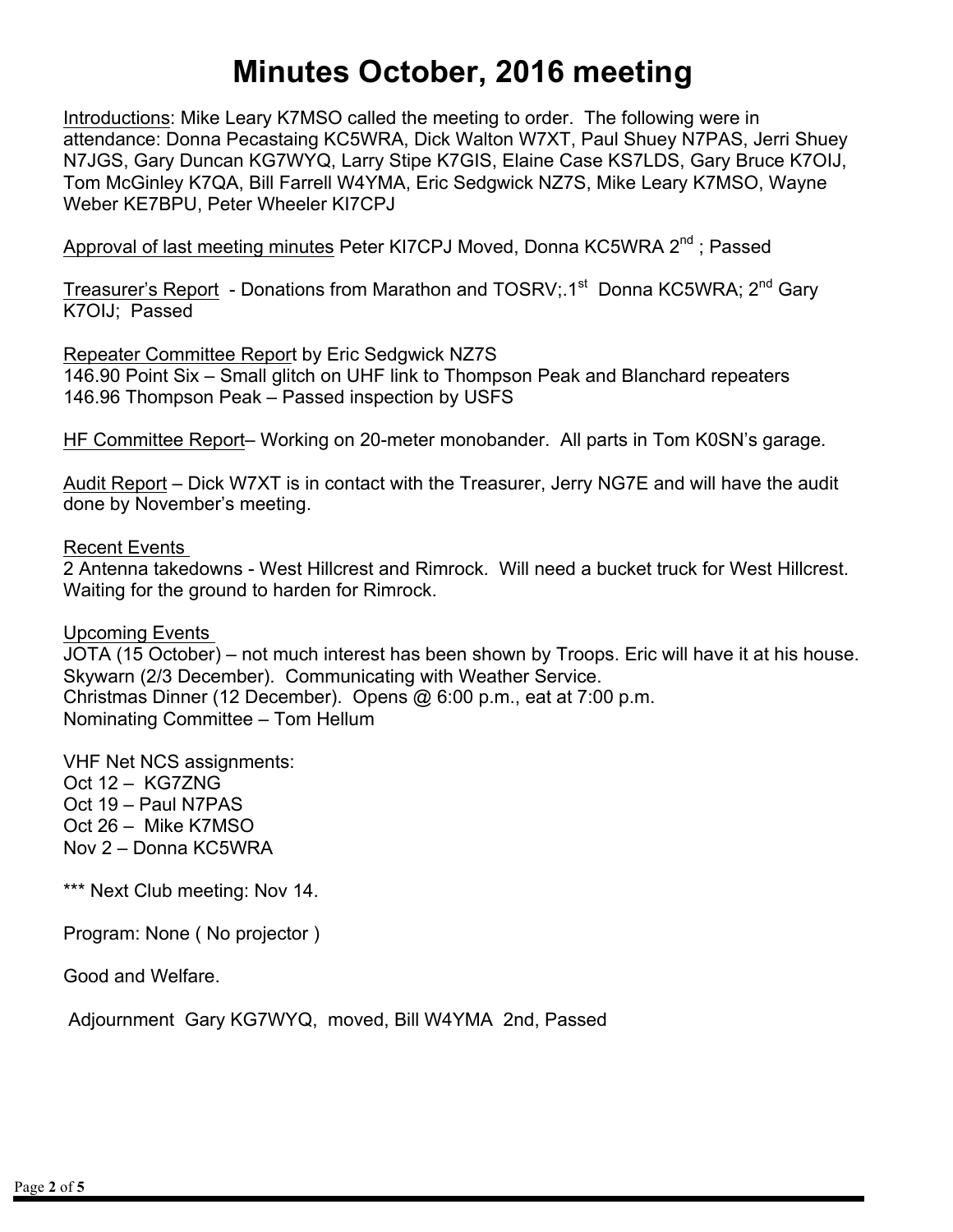# **A Club Station?**

From time to time a conversation topic between fellow hams that has come up over a cup of coffee or a beer is that of the possibility of HARC putting together a club HF station. I think this would be a worthwhile endeavor and based upon the input of other club members there are many who would agree. To hopefully promote further discussion I would like to lay out the pro side of the issue here.

My own personal observation at events like Field Day is that there are many club members who do not have a station at their homes. A club station would give all an opportunity to practice pursuit of this great hobby and further their skills in operating. Our ability as a group to provide public service communications would be greatly enhanced.

We have the technical expertise and physical ability within the membership to accomplish this goal today. In the recent past we have received several donations of equipment from estates of silent keys and others, and we are likely to receive more. We could employ some of this equipment in putting together a club station. Additionally some of us own gear that at the present time is unused and could be contributed. Personally I have 75 feet of Rohn 45 tower with all the guy brackets, thrust bearing, etc. that could be used. I'm sure others would step forward.

A club station to start out could be very simply a heated building with electricity and a few trees to string up some wires in. We could progress from there and a valuable learning experience could be had by all in the process of refining and improving the setup. And consider the increase in DXCC numbers that many would experience!

I think we have the resources within our club today to accomplish this. The only thing lacking is a place to do it. Preferably such a place would be in the outlying areas away from power line QRN and RFI complaints, with a clear shot at the horizon in most directions. Hopefully this writing will inspire our members to be on the lookout for such a place. Maybe someone has a rich uncle with rural property who would give us a long term lease (cheap), or a generous employer with a building that has an unused space in one corner. The possibilities are many.

Let's kick it around!

Tom Hellem K0SN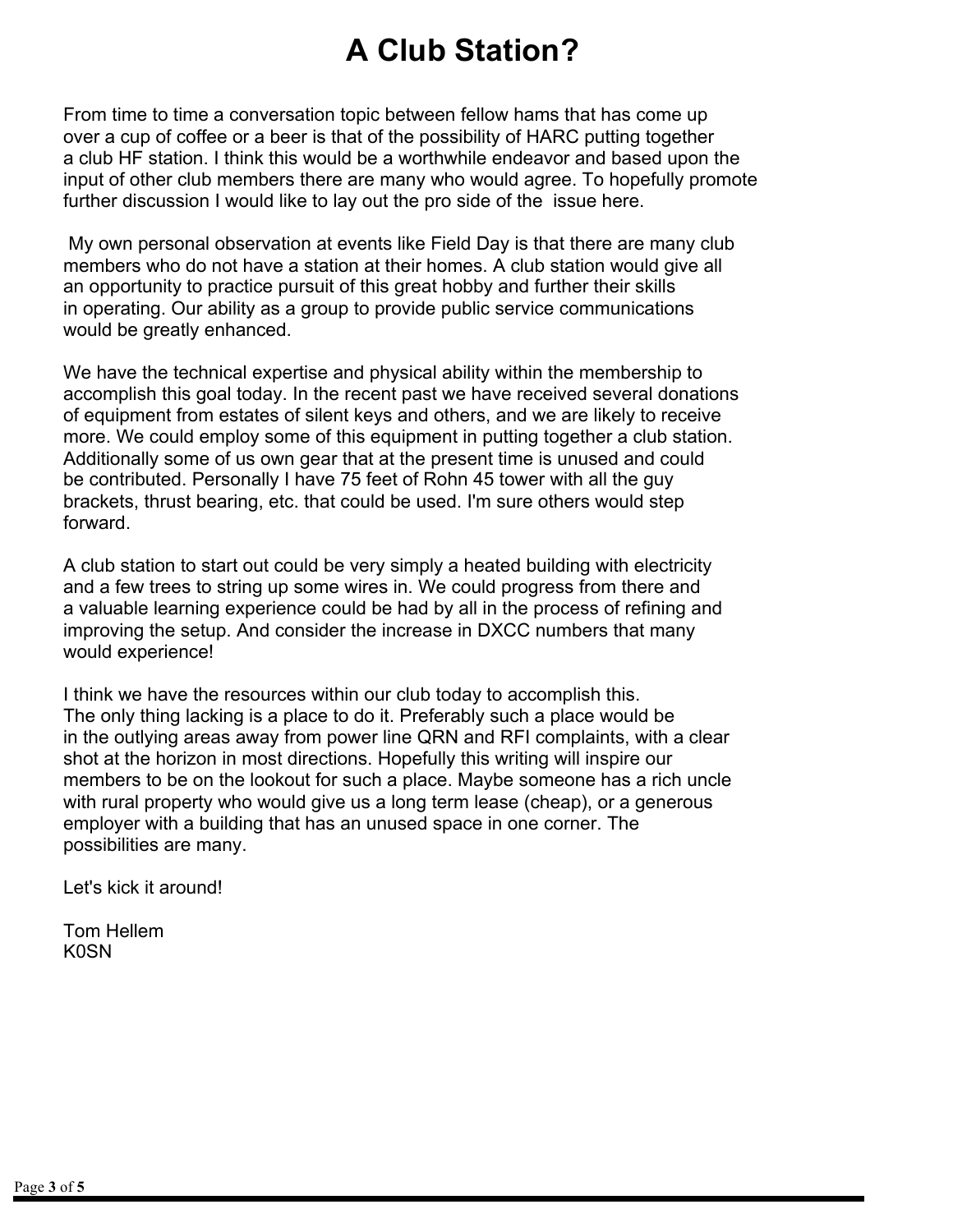# **Antenna Take Down on West Hillcrest**

Six HARC volunteers, Bryce AF7RQ, Gary K7OIJ, Tom K7QA, Dick W7XT, Eric NZ7S and Mike K7MSO, took down a tower and antenna this October on West Hillcrest Drive. Luckily, the property owner hired a landscaping company with a bucket truck to take the beam off of the tower. The rest of the work was up to the volunteers. This is a great way to see what is required to put up a tower and antenna, if you are thinking about doing it in your yard.



Bryce AF7RQ cuts bolts between tower and base



The tower was very close to the roof.



Tom K7QA gives the 'heave-ho' to a post in the way Bryce AF7RQ, Dick W7XT and Tom K7QA move as Bryce K7QA and the property owner look on. out of the way



Dick W7XT steadies a ladder while Tom K7QA wraps cable for a pulley in a tree.